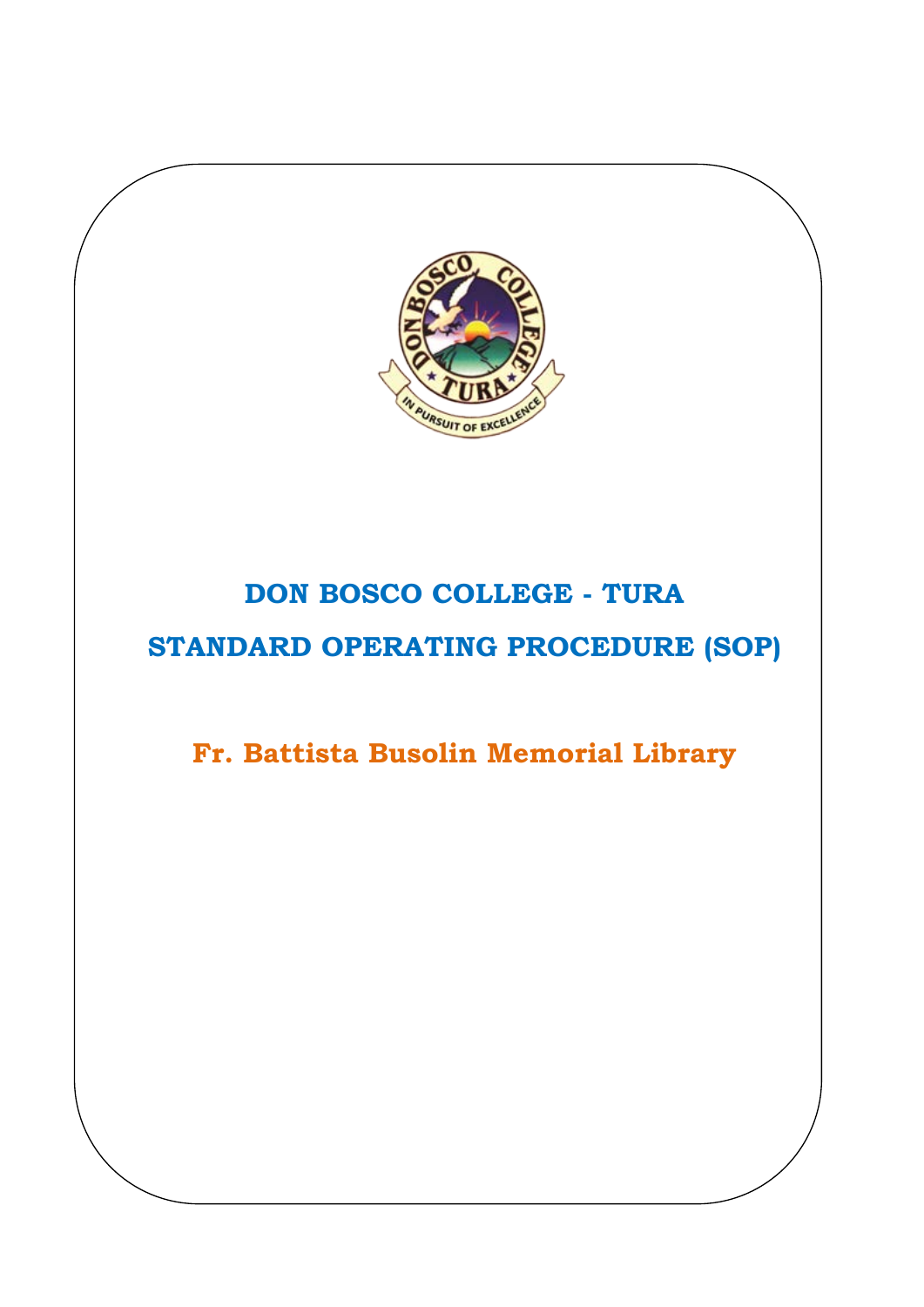## **Standard Operating Procedure for LIBRARY**

The **library** provides access to an extensive range of informative resources like books, ebooks, journals, e-journals, magazines, newspapers, question banks and access to wide range of resources to improve the knowledge and thought process of the academic fraternity and students.

## **Objectives of the library:**

The prime objectives of the college library are

- 1. To provide materials to support the curriculum, student interest and the needs of the family.
- 2. To foster a learning environment that encourages investigation, allows independent thinking and develops effective study habits among the students and teachers.
- 3. To enhance the understanding of different subjects or disciplines among the students.
- 4. To prepare the students as an intelligent aware, informative and enlightened to play the role of responsible citizen.
- 5. To provide the teachers with latest updates in their respective subject area.
- 6. To help in all educational and instructional programs of the college.

### **Roles and Responsibilities of the Librarian:**

- 1. It is mandatory to maintain silence in the library.
- 2. Faculty and students should not be allowed to take their personal belongings into the library.
- 3. To promote the e-resources of the library to the target audience.
- 4. To assist the staff and students in proper usage of the resources.
- 5. To maintain a register for outgoing books.
- 6. To collect the issued books in time.
- 7. To collect fine from the students if they are not returning after the due date.
- 8. To see to that the issued books will be returned in proper condition otherwise action will be taken.

## **Purchase of Library Books:**

- 1. The teachers of the department submit the list of books to be purchase for the department to the Librarians.
- 2. Submitted lists are verified and checked by the Librarians for duplicate, availability of the books, etc.
- 3. Approval is taken for the recommendation by the librarians.
- 4. Finally, the list is brought before the principal for purchase.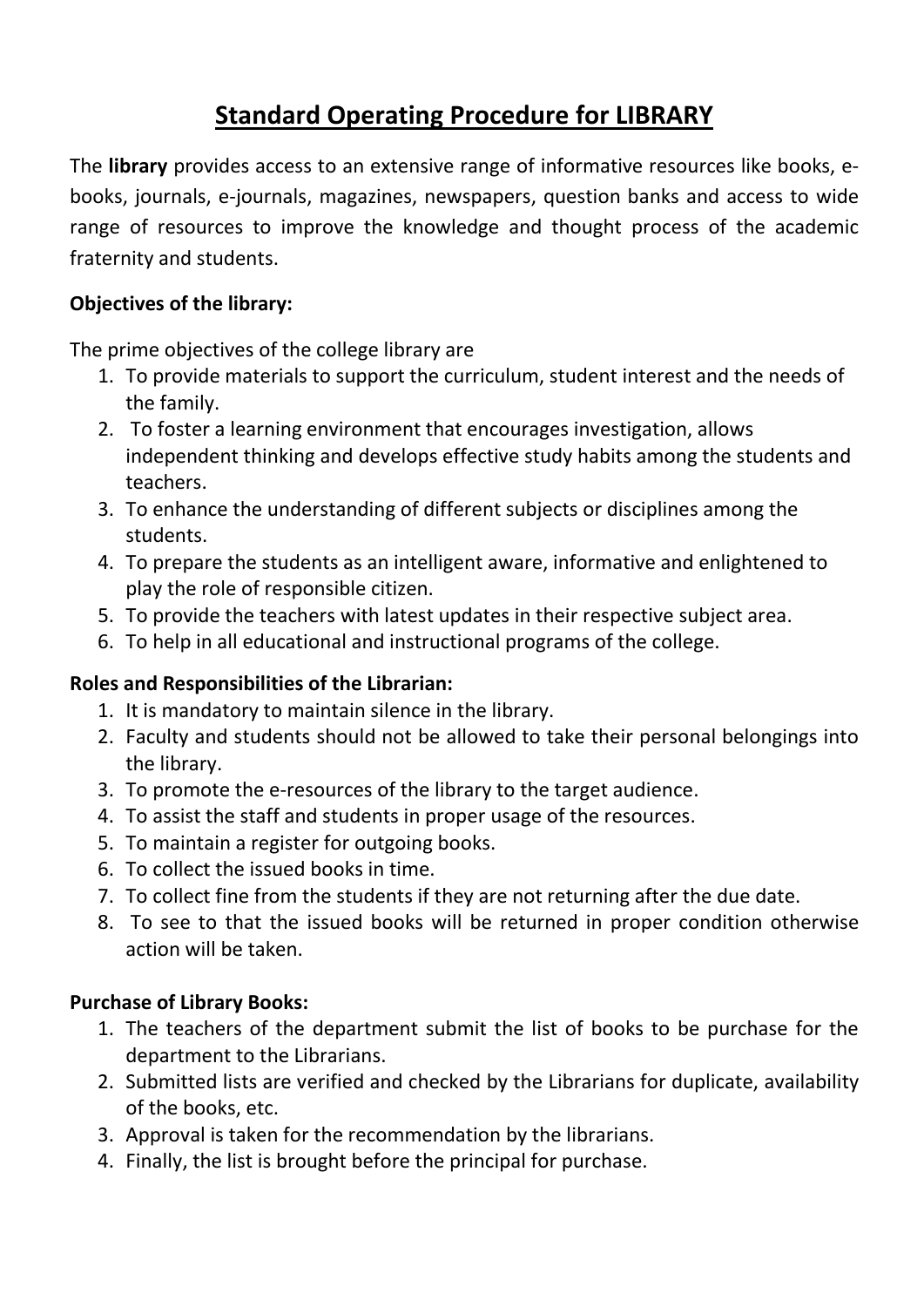### **Order Placement:**

- 1. The Principal placed the orders from the vendors who offer certain percentage to the books.
- 2. Purchased books are either sent by the vendors or pick up by the college from the delivery counter.
- 3. Physical verification by the librarian of the books received against the order.

## **Processing of the bills:**

- 1. The librarian after the verification of the books submits the bills to the Principal.
- 2. The principal then send the verified bills to the accountant who processes the payment through the administrator of the college.

### **Technical Process:**

- 1. Technical processing of the cooks including classification and cataloguing is done.
- 2. Processing of the books includes pasting of the property slips and the issuing slips, placing the barcoded tags and stamping the books.
- 3. The books are then display in the new arrival shelf kept outside the library and later placed in the shelves according to their classification number by the library staff.
- 4. Once available in the shelf, the students can access the books.

### **Issuing of Books:**

- 1. Two books can be issued to a student for a period of five days.
- 2. Three books can be issued to the teaching staff for a period of Seven days.
- 3. All entry of the books and the students name is done through the bar-code reader setup in the library.

### **Noting of Accession Number**

- 1. Check card are issued to librarians for writing of accession number on them.
- 2. While noting the accession numbers, a book are physically checked and if the book is damaged beyond repair is taken out of the shelf.
- 3. The library staff will also go through the book lists that are available in the department and submit the number of books with the names of the books to the principal. Any missing books are informed to the department.

# **Vision**

*To cater to the needs of different strata of students with valuable resources for proper dissemination of knowledge.*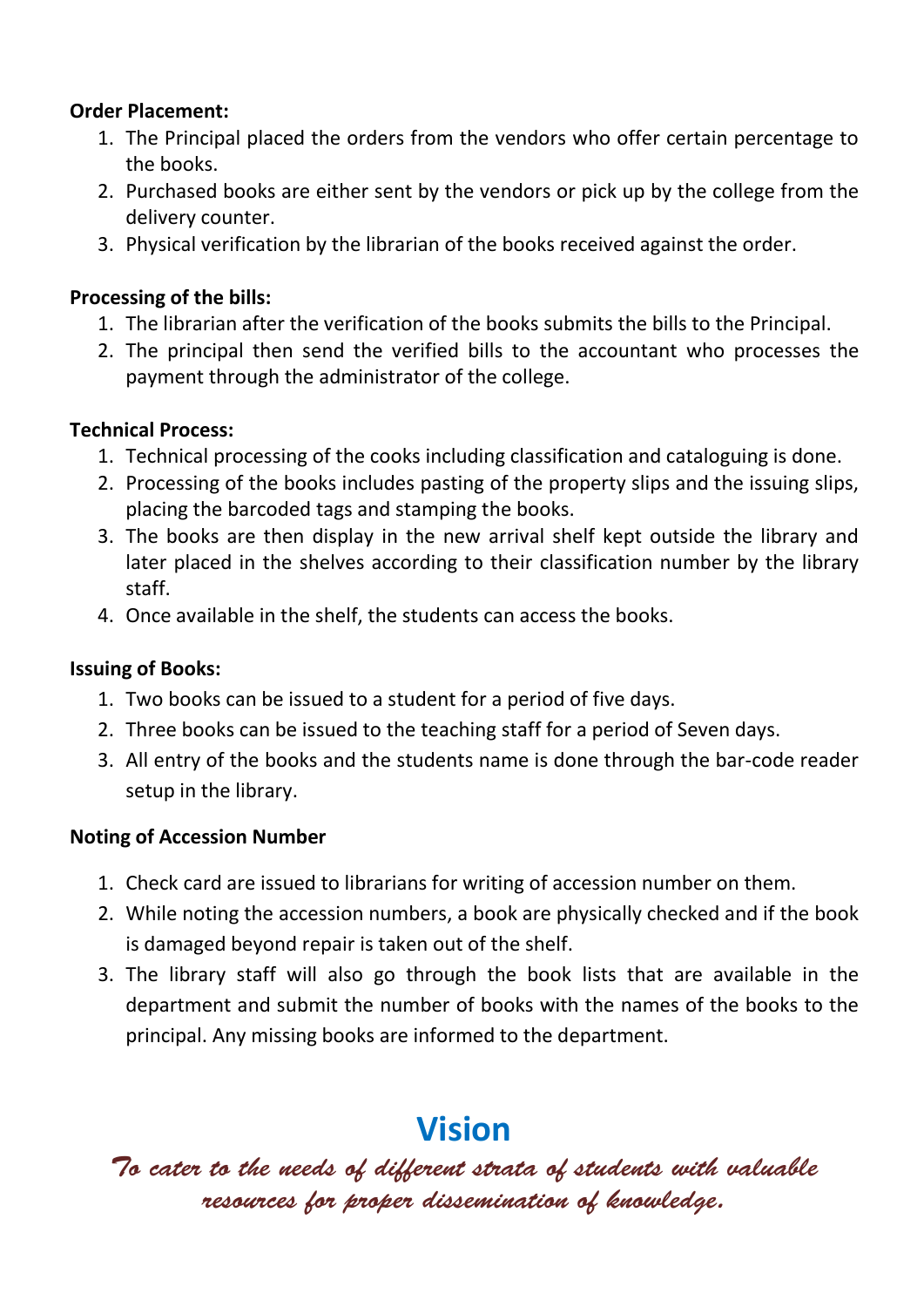## **Working Hours**

- 9:00 A.M to 4:00 P.M (Mon to Fri)
- 9:00 A.M to 2:00 P.M (Sat)

## **Five Principles of Library**

- 1. Books are for use
- 2. Every reader his/her book.
- 3. Every book its reader
- 4. Save the time of the reader
- 5. Library is a growing organism

## **Library Committee**

Library Committee members is appointed by Principal in consultation with the staff members. The committee comprises of 8 members. The Chairman, the librarian, one faculty member from science, arts, commerce, and two students representative of SWA (Student Welfare Association)

## *The objectives of Library Committees are as follows*

- $\cdot$  To guide the librarian in formulating the general library policies and regulations which governs the functions of the library.
- $\cdot \cdot$  To work towards the modernization and improvement of library and documentation services.
- $\cdot \cdot$  To formulate policies and procedure for efficient use of library resources.
- $\cdot \cdot$  To prepare the library budget and proposals for the development of the library.
- $\cdot \cdot$  To adopt the measures to enhance the maximum utilization of the resources
- $\cdot \cdot$  To arrange for the stock checking of the library.
- $\cdot$  To recommend the authorities the fees and other charges for the use of library
- $\cdot \cdot$  To recommend the departments in procuring the books, journals etc.

## **Library Committee**

- 1. The Principal Chairperson
- 2. Senior Faculty Convener
- 3. Librarian Member
- 4. Arts Faculty Member
- 5. Science Faculty Member
- 6. Commerce Faculty Member
- 7. Two students' representative from SWA
	- The Committee is generally formed for a period of Two years.
	- Meetings are held twice in an academic year taking into consideration the various aspects of fulfilling the library objectives.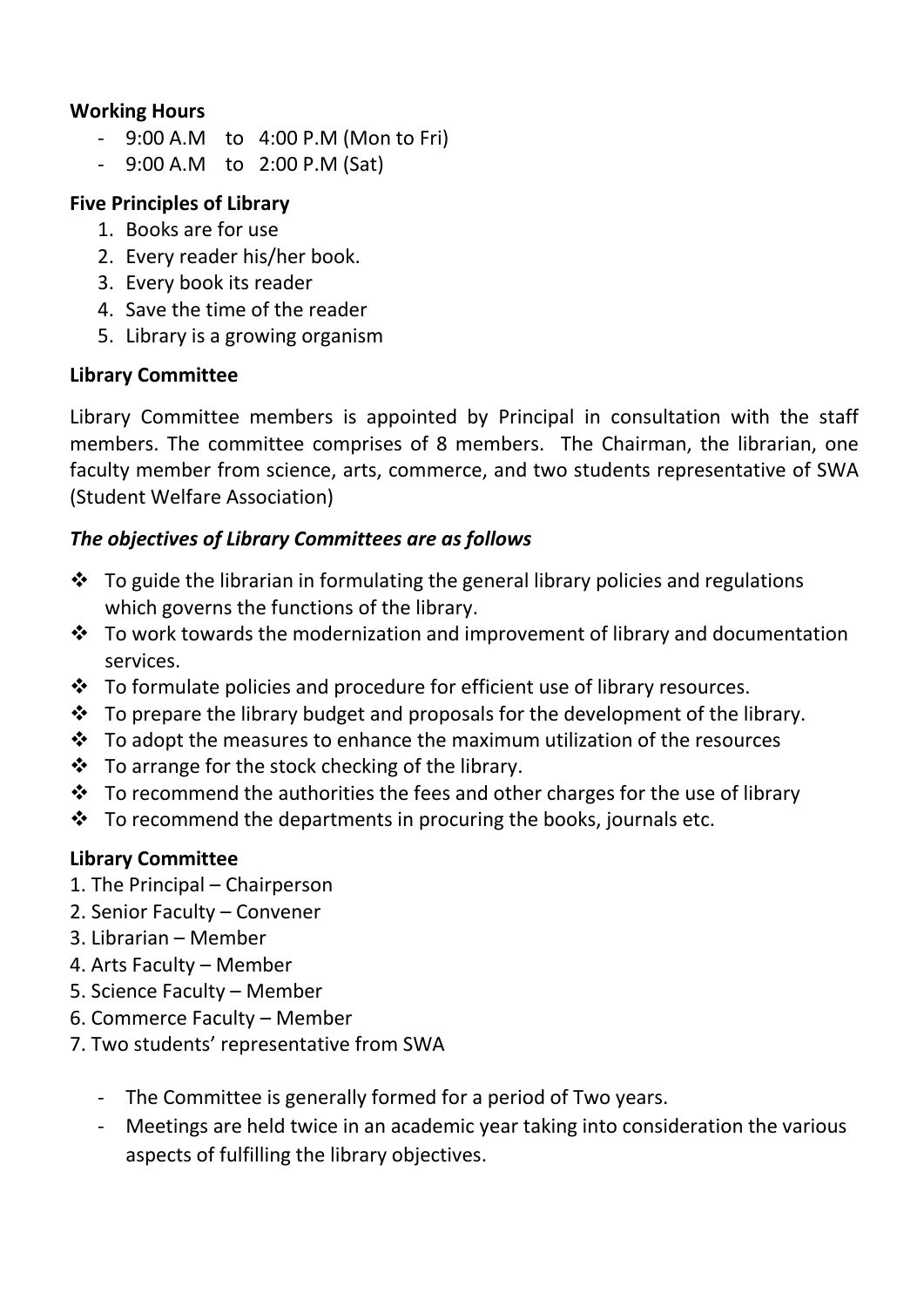#### **Infrastructure of the Library**

|                   | 1. Computers              | 16 Nos.                          |  |
|-------------------|---------------------------|----------------------------------|--|
|                   | 2. Server with PC         | 1 No.                            |  |
|                   | 3. Wi-fi/Lan Connected PC | 16 LAN, WiFi - 1                 |  |
|                   | 4. Barcode Printer        | 2 Nos.                           |  |
|                   | 5. Barcode Scanner        | 3 Nos.                           |  |
|                   | 6. TV Sets                | <b>None</b>                      |  |
|                   | 7. Water Dispenser        | 1 No.                            |  |
|                   | 8. Furniture:             |                                  |  |
|                   | <b>Book Shelves</b>       | 36 Nos.                          |  |
|                   | Chairs                    | 60 Nos.                          |  |
|                   | Table                     | 10 Nos.                          |  |
|                   | 9. Library Software       | <b>E-Bliss software and OPAC</b> |  |
| 10.CCTV           |                           | 4 Nos.                           |  |
| 11. Power Back Up |                           | <b>College Generator</b>         |  |
| 12. Photocopier   |                           | 1 No.                            |  |

#### **E Resources**

The Institution subscribed N-List from INFLIBNET and can have an access to 3828 journals and 80409 E-Books. The institution also received 858 GB from well wishers.

#### **Library Services**

- 1. Borrowing and Issuing of Books
- 2. Reference Service
- 3. Internet Facilities
- 4. Photocopy services
- 5. Bound Old Question Papers
- 6. N list Subscription
- 7. Library OPAC

| Sl.No | Academic Year | Arts          | Science      | Commerce    | Total |  |  |
|-------|---------------|---------------|--------------|-------------|-------|--|--|
|       | $2014 - 15$   | $1089 + 1102$ | $1052 + 981$ | $540+609$   | 5371  |  |  |
|       | $2015 - 16$   | 1132+1069     | $877 + 971$  | $611 + 608$ | 5268  |  |  |
| 3     | $2016 - 17$   | $1143 + 1023$ | $896 + 1054$ | $610 + 591$ | 5317  |  |  |
| 4     | $2017 - 18$   | 1230 + 1165   | $997 + 976$  | $605 + 621$ | 5723  |  |  |
|       | 2018-19       | 1018+1266     | 980+1171     | 588+698     | 5721  |  |  |

#### **Circulation Statistics Last Five Years Total Transaction of Books**